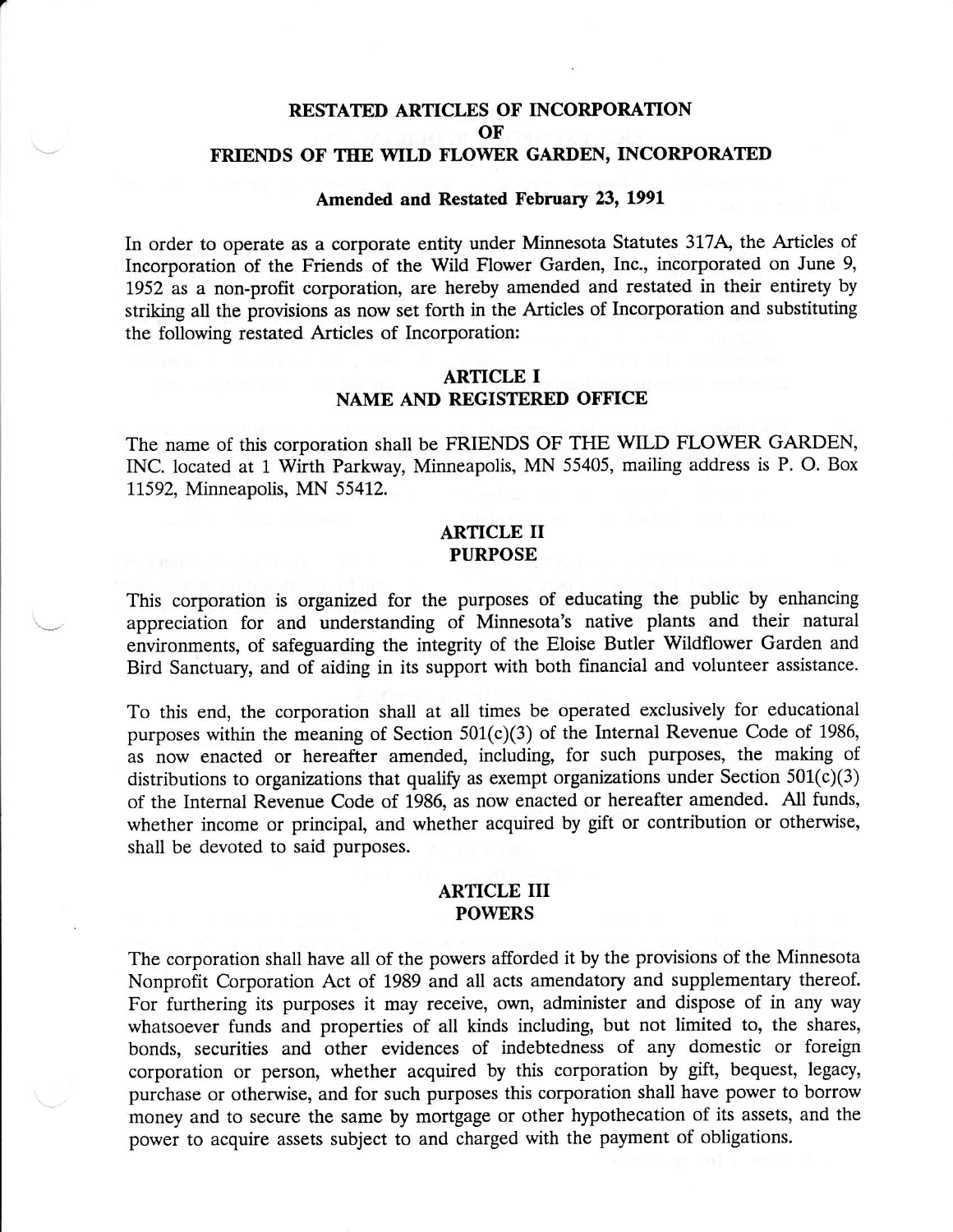### ARTICLE IV **I.R.S. EXEMPTION REQUIREMENTS**

At all times shall the following operate as conditions restricting the operations and activities of the corporation:

- 1. No part of the net earnings of the corporation shall inure to any member of the corporation not qualifying as exempt under Section  $501(c)(3)$  of the Internal Revenue Code of 1986, as now enacted or hereafter amended, nor to any director or officer of the corporation, nor to any other private persons, excepting solely such reasonable compensation that the corporation shall pay for services actually rendered to the corporation, or allowed by the corporation as a reasonable allowance for authorized expenditures incurred on behalf of the corporation;
- $2.$ No substantial part of the activities of the corporation shall constitute the carrying on of propaganda or otherwise attempting to influence legislation, or any initiative or referendum before the public, and the corporation sha1l not participate in, or intervene in (including by publication or distribution of statements), any political campaign on behalf of, or in opposition to, any candidate for public office;
- Notwithstanding any other provision of these articles, the corporation shall not carry 3. on any other activities not permitted to be carried on by a corporation exempt from federal income tax under Section 501(c)(3) of the lnternal Revenue Code of 1986, as now enacted or hereafter amended.

## ARTICLE V MEMBERSHIP/DIRECTORS

The corporation shall have one class of members, as provided in the corporation's bylaws. The management of the affairs of the corporation shall be vested in a Board of Directors, as defined in the corporation's bylaws. No director shall have any right, title, or interest in or to any property of the corporation.

## ARTICLE VI NO PERSONAL LIABILITY

No member, director or officer of this corporation shall be personally liable for the debts or obligations of this corporation of any nature whatsoever, nor shall any of the property of the members, officers, or directors be subject to the payment of the debts or obligations of this corporation.